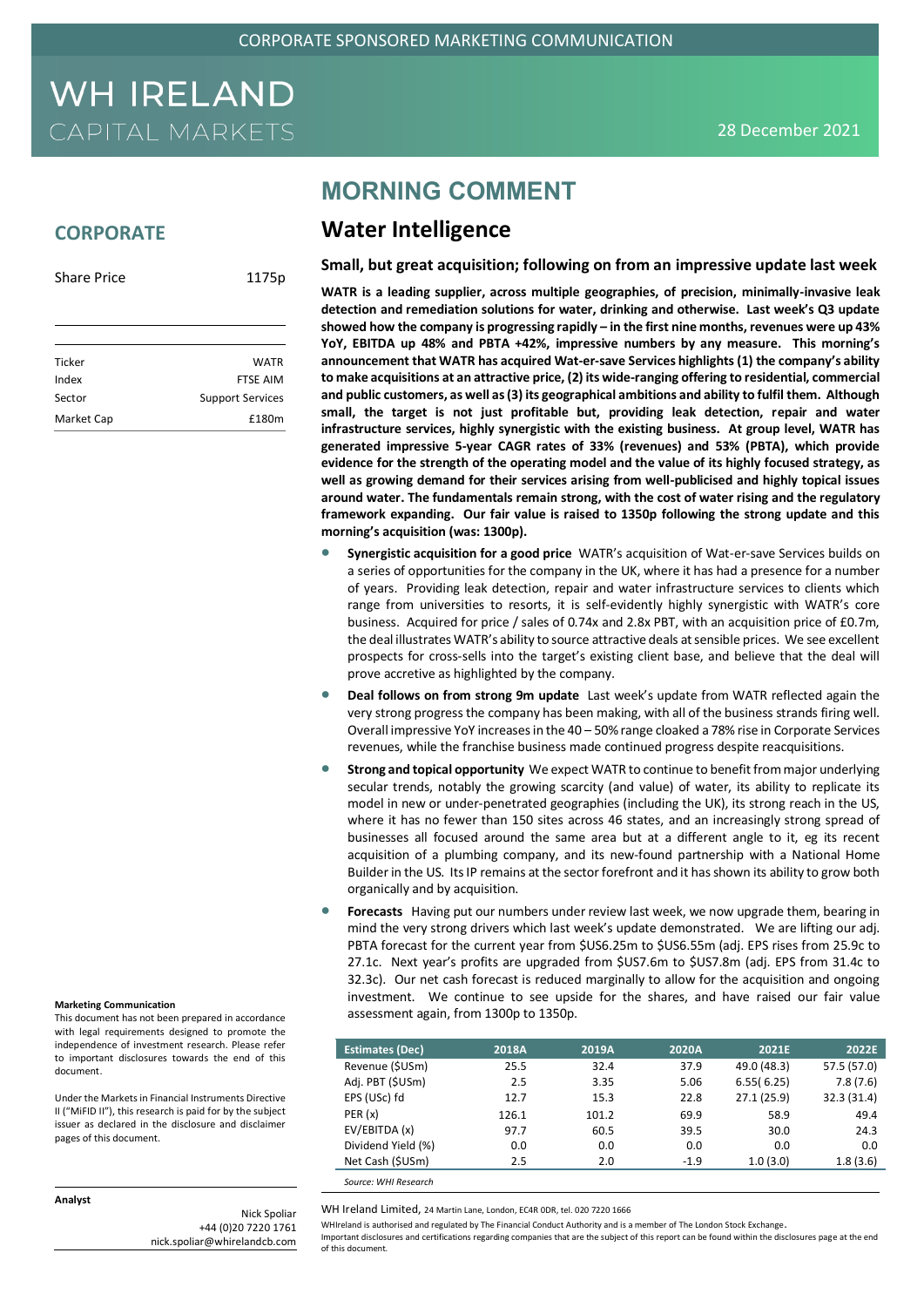| <b>Head of Capital Markets</b> |
|--------------------------------|
|--------------------------------|

| <b>Fraser Marshall</b>                            |            | 020 7220 0484 | fraser.marshall@whirelandplc.com |
|---------------------------------------------------|------------|---------------|----------------------------------|
| Research                                          |            |               |                                  |
| John Cummins                                      |            | 020 7220 1755 | john.cummins@whirelandcb.com     |
| <b>Matthew Davis</b>                              |            | 0113 394 6620 | matthew.davis@whirelandcb.com    |
| <b>Brendan Long</b>                               | Oil & Gas  | 020 7220 1694 | brendan.long@whirelandcb.com     |
| Paul Smith                                        | Mining     | 0113 394 6609 | paul.smith@whirelandcb.com       |
| Nick Spoliar                                      |            | 020 7220 1761 | nick.spoliar@whirelandcb.com     |
| Jason Streets                                     |            | 020 7220 1693 | jason.streets@whirelandcb.com    |
| Emma Ulker                                        | Healthcare | 020 7398 1141 | emma.ulker@whirelandcb.com       |
| Susanna Virtanen                                  |            | 020 7220 1674 | susanna.virtanen@whirelandcb.com |
| Charlie Cullen                                    |            | 020 7220 1678 | charlie.cullen@whirelandcb.com   |
|                                                   |            |               |                                  |
| <b>Sales &amp; Trading</b>                        |            |               |                                  |
| Harry Ansell                                      |            | 020 7220 1670 | harry.ansell@whirelandcb.com     |
| Dan Bristowe                                      |            | 020 7220 1648 | daniel.bristowe@whirelandcb.com  |
| Melvyn Brown                                      |            | 020 7220 1688 | melvyn.brown@whirelandcb.com     |
|                                                   |            |               |                                  |
| <b>Corporate Broking &amp; Investor Relations</b> |            |               |                                  |
| Adam Pollock                                      |            | 020 7220 0482 | adam.pollock@whirelandcb.com     |
| Jasper Berry                                      |            | 020 7220 1690 | jasper.berry@whirelandcb.com     |
| <b>Hayley Mullens</b>                             |            | 020 7220 1695 | hayley.mullens@whirelandcb.com   |
| Aimee McCusker                                    |            | 020 7398 1136 | aimee.mccusker@whirelandcb.com   |
| Alex Carroll                                      |            | 0207 220 1663 | alex.carroll@whirelandcb.com     |

WH Ireland Limited, 24 Martin Lane, London, EC4R 0DR, tel. 020 7220 1666

WHIreland is authorised and regulated by The Financial Conduct Authority and is a member of The London Stock Exchange. Important disclosures and certifications regarding companies that are the subject of this report can be found within the disclosures page at the end of this document.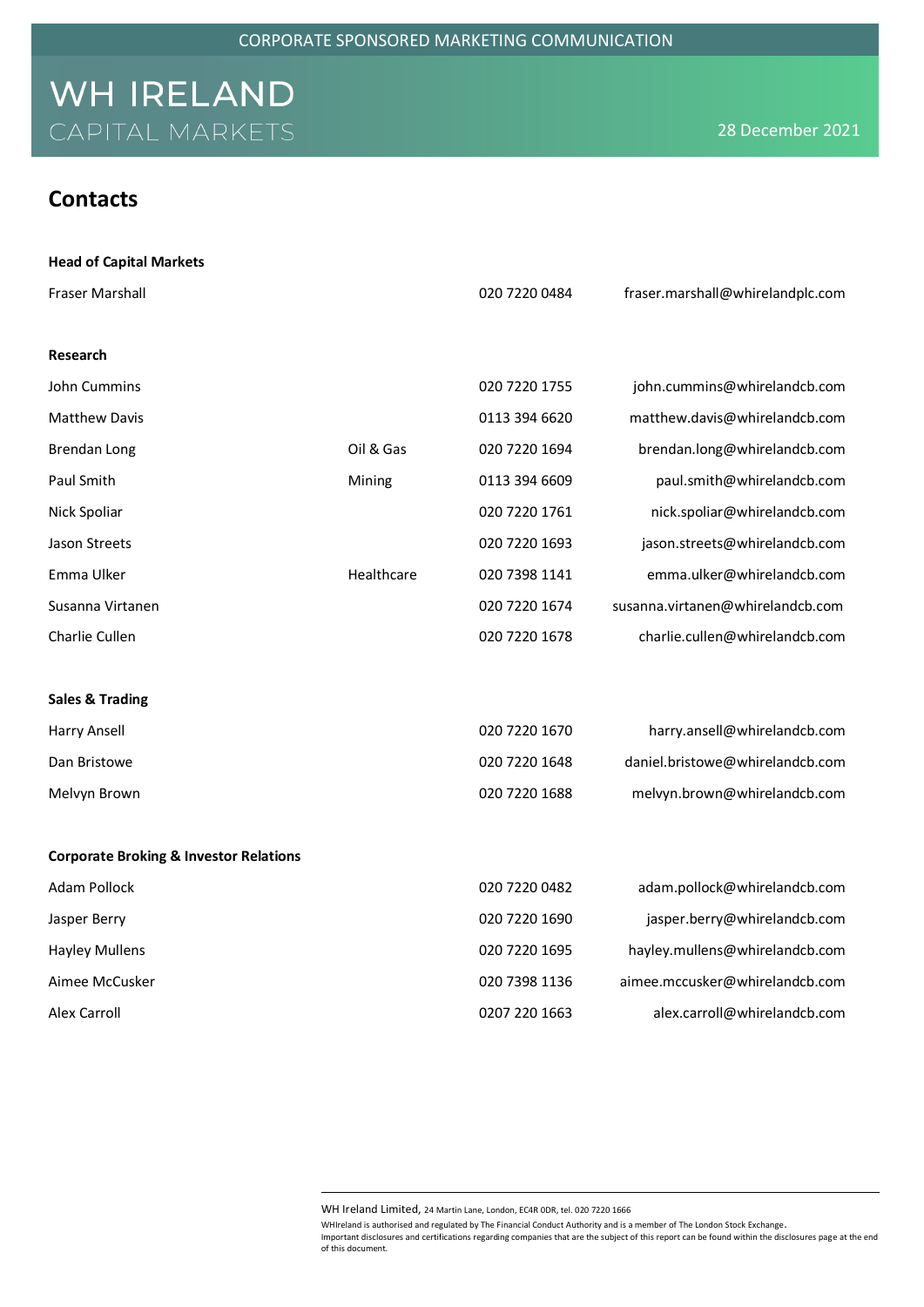#### **Marketing Communication**

This research report is disseminated by WH Ireland Limited ("WHI") which is authorised and regulated by the Financial Conduct Authority ("FCA") and is a member of the London Stock Exchange. This research report is intended for the sole use of the person for whom it is addressed and is not intended for private individuals or those classified as Retails Clients as defined by the Markets in Financial Instruments Directive 2004/39/EC ("MiFID").

#### **Non-independent research**

This research report is marketing communications and is produced in accordance with the FCA's Conduct of Business Sourcebook. It has not been prepared in accordance with legal requirements designed to promote the independence of investment research and it is not subject to any prohibition on dealing ahead of the dissemination of investment research. However, WHI is required by the FCA to have policies in place to identify and manage the conflicts of interest which may arise in the production and dissemination of this research report , such management of conflicts include a firm wide ban of PA dealings in any issuer under research coverage.

#### **Planned frequency of updates to recommendation**

WHI does not have a schedule for issuing research recommendations, they are issued whenever the research analyst and members of the research team alone deem it relevant, but usually in the event of significant development.

#### **Disclaimer**

This research report has been approved under part IV article 19 of The Financial Services and Markets Act 2000 (Financial Promotion) Order 2005 (the "FPO") by WHI for communication in the United Kingdom only to investment professionals as that term is defined in article 19(5) of the FPO. Its contents are not directed at, may not be suitable for and should not be relied on by anyone who is not an investment professional including retail clients. This research report is for distribution only as may be permitted by law. It is not directed to, or intended for distribution to or use by, any person or entity in any jurisdiction where doing so would be contrary to law or regulation or would subject WHI to any registration or licensing requirement within such jurisdiction. This research report is not an offer or a solicitation of an offer to buy or sell any financial instruments or to participate in any particular trading strategy. It does not constitute a personal recommendation and recipients must satisfy themselves that any dealing is appropriate in the light of their own understanding, appraisal of risk and reward, objectives, experience, and financial and operational resources.

The information herein is believed to be reliable and has been obtained from public sources believed to be reliable. WHI makes no representation or warranty, either express or implied, as to the accuracy or completeness of such information. Any opinions expressed in this research report may change without notice and may differ or be contrary to opinions expressed by other business areas of WHI. Any statements contained in this report attributed to a third party represent WHI's interpretation of the data, information and/or opinions provided by that third party either publicly or through a subscription service, and such use and interpretation have not been reviewed by the third party. Investments involve risks, and investors should exercise prudence and their own judgement in making their investment decisions. The financial instruments described in this research report may not be eligible for sale in all jurisdictions or to certain categories of investors. Options, derivative products and futures are not suitable for all investors, and trading in these instruments is considered risky. Foreign currency rates of exchange may adversely affect the value, price or income of any security or related instrument referred to in this research report. For investment advice, trade execution or other enquiries, clients should contact their local sales representative.

The value of any investment or income may go down as well as up, and investors may not get back the full amount invested. Past performance is not necessarily a guide to future performance. WHI accepts no fiduciary duties to the reader of this research report and in communicating it WHI is not acting in a fiduciary capacity. Neither WHI nor any of its directors, employees or agents accepts any liability for any loss (including investment loss) or damage arising out of the use of all or any of the Information.

As at the quarter ending 30 September 2021 the distribution of all our published recommendations is as follows:

| Recommendation  | <b>Total Stocks</b> | Percentage % | Corporate | Percentage % |
|-----------------|---------------------|--------------|-----------|--------------|
| Corporate       | 61                  | 95.3         | 61        | 100.0        |
| Buy             | 3                   | 4.7          | 0         | 0.0          |
| Speculative Buy | 0                   | 0.0          | 0         | 0.0          |
| Outperform      | 0                   | 0.0          | 0         | 0.0          |
| Market Perform  | 0                   | 0.0          | 0         | 0.0          |
| Underperform    | 0                   | 0.0          | 0         | 0.0          |
| Sell            | 0                   | 0.0          | 0         | 0.0          |
| Total           | 64.0                | 100.0        | 61.0      | 100.0        |

WH Ireland Limited, 24 Martin Lane, London, EC4R 0DR, tel. 020 7220 1666

WHIreland is authorised and regulated by The Financial Conduct Authority and is a member of The London Stock Exchange. Important disclosures and certifications regarding companies that are the subject of this report can be found within the disclosures page at the end of this document.